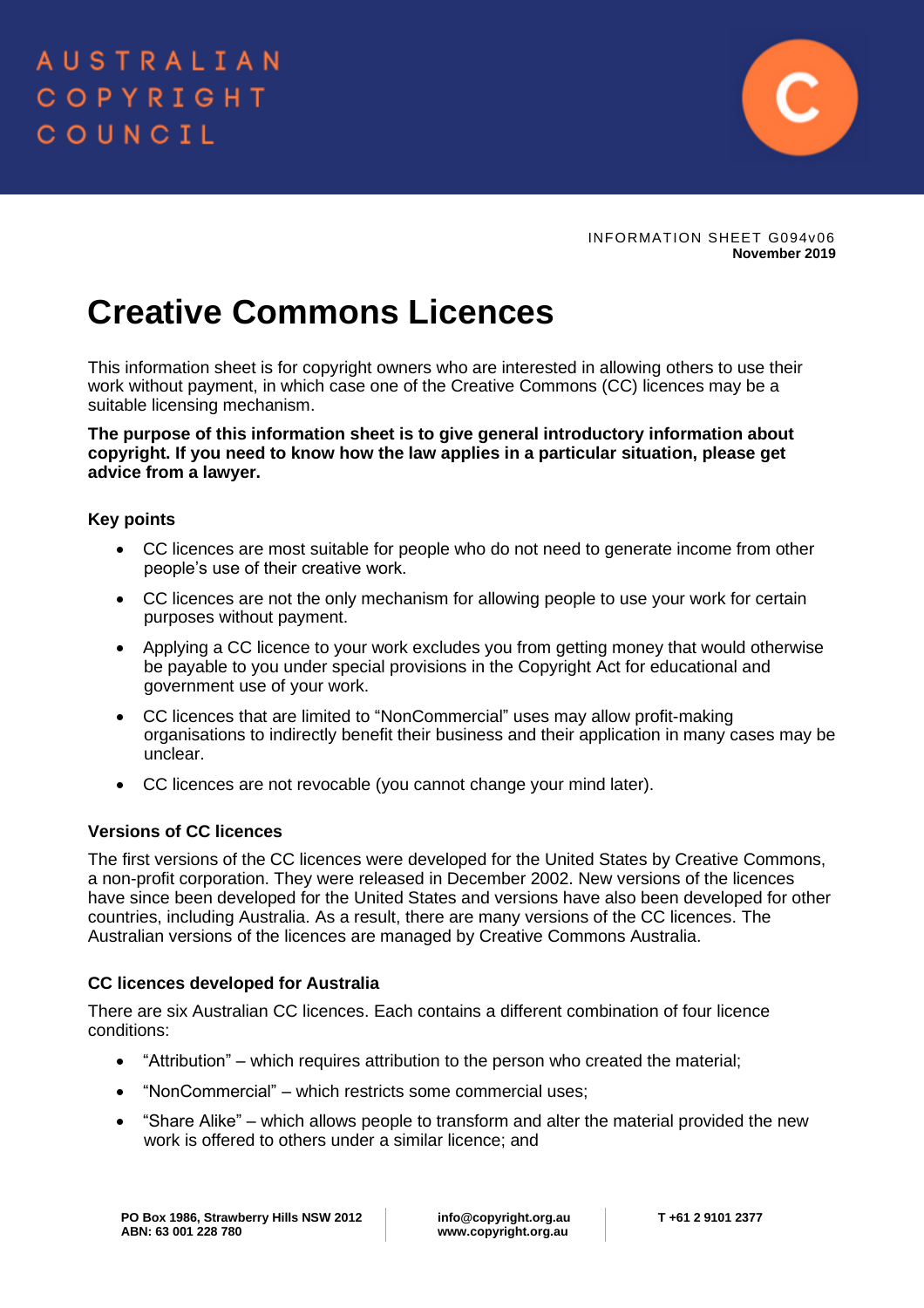• "No Derivatives" – which restricts people from making "derivative works" such as translations, musical arrangements and works that include part of your work with other material.

The six licences are referred to as:

- Attribution
- Attribution-ShareAlike
- Attribution-NonCommercial
- Attribution-NonCommercial-ShareAlike
- Attribution-NoDerivs
- Attribution-NonCommercial-NoDerivs

For each licence, there is the Legal Code (full licence) and a brief explanation of the licence (human-readable summary).

You can see each of these on the Creative Commons Licences page of the Creative Commons Australia website available [here](https://creativecommons.org.au/learn/licences/) – click the name of the licence to view the summary of the licence, and click the Legal Code (the full license) link to view the Legal Code.

The application of the licence can be indicated by a graphical symbol representing the CC licence, followed by letters or graphical symbols representing the conditions of the licence (for example, Attribution-NonCommercial).

## **What the licences allow**

Each of the Australian licences permits material to be copied, played or performed in public and distributed (including online and via peer-to-peer systems for purposes that are not primarily intended for or directed toward commercial advantage or private monetary compensation), provided the person who created the material and any other person who has a copyright interest in the material is attributed.

Some of the licences (such as the Attribution licence) allow people to make other uses, including for commercial purposes and to make derivative works, for example, by making arrangements and translations.

# **Are CC licences for you?**

CC licences are most likely to be attractive if you are:

- not interested in generating income from the use of your work by others in any situation; or
- interested in generating income from some uses of your work by others while allowing other uses for free.

In the second situation, however the income you get from exploiting your work might be lower, because you may not be able to offer exclusive rights (for example, to record companies, filmmakers or publishers interested in your work). Further, the CC licences that allow commercial use may not be suitable.

As noted on the Creative Commons website:

*But if you depend on controlling the copyrights in your resources for your livelihood, you should think carefully before giving away commercial rights to your creative work. For example, many musicians have discovered that offering work for noncommercial use can be quite rewarding. But anything beyond that requires careful consideration.*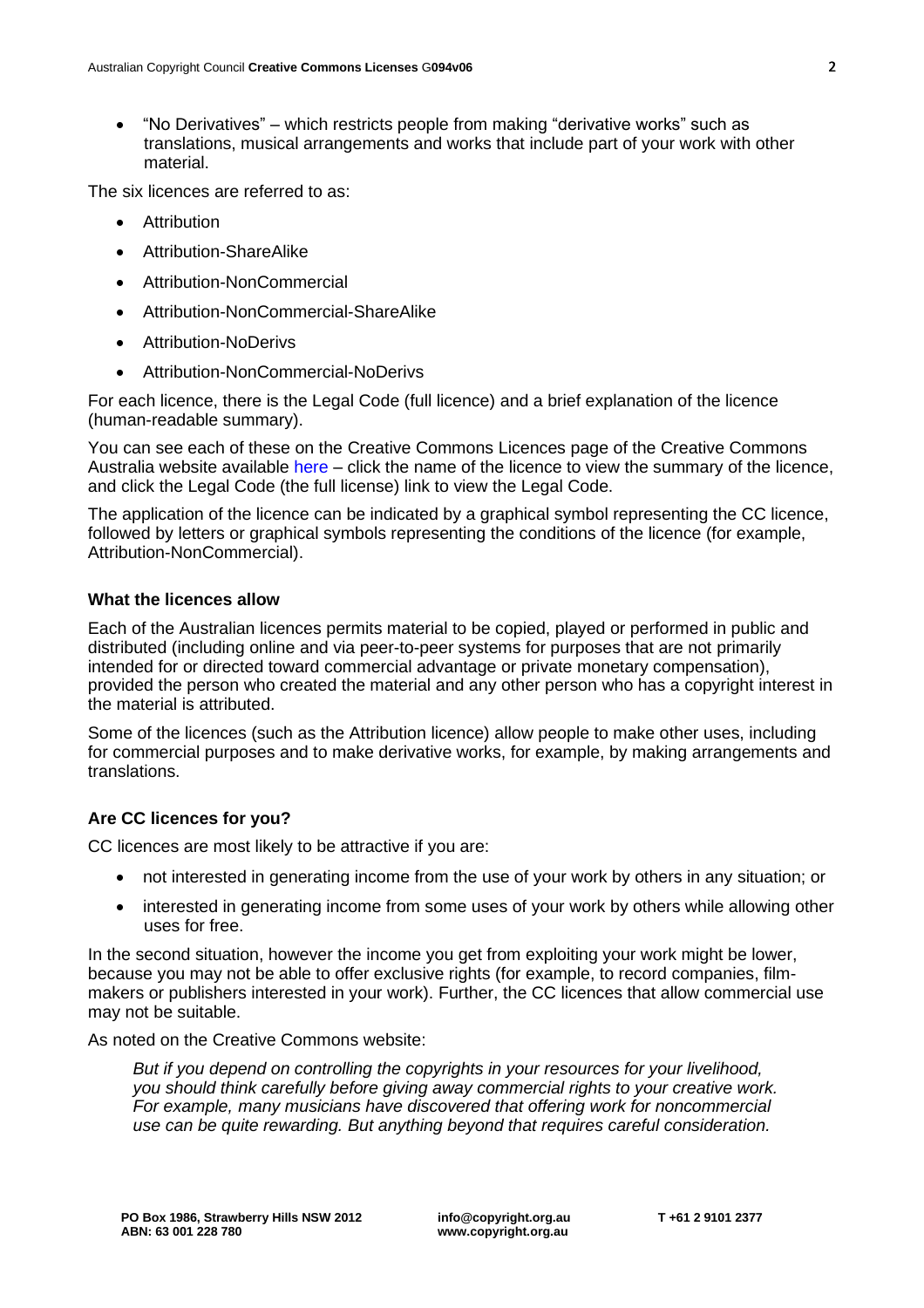*We all admire generous souls. But if you want to be generous, we want you to think carefully about it before you are.*

#### **Things you need to consider**

#### **Do you have the legal rights to offer your work under a CC licence?**

You can only offer a work under a CC licence if:

- you are the sole owner of the rights granted by the licence; or
- you are a co-owner and have the consent of the other co-owner/s.

In particular, take care if:

- you are a member of a copyright collecting society such as APRA AMCOS;
- you created the work as a salaried employee (because your employer is likely to own copyright);
- you created the work with someone else (for example, you have co-written a song or a play); or
- the material includes material that was created by someone else (such as an illustration, tunes or lyrics).

If you are a member of a collecting society, you will need to check whether your membership agreement with the society allows you to offer the work under a CC licence. If you are a member of APRA AMCOS, you will need to make arrangements with APRA AMCOS before you can offer your work under a CC licence.

#### **The licences are non-revocable**

If you offer your work under a CC licence and people use your work under that licence, the CC licences do not allow you to change your mind. Therefore you will not be able to stop people using the work under the licence later.

You can remove the CC licence from the copy of the work on your website, but if copies are available elsewhere with the CC licence attached (on other people's websites, for example), you have no entitlement under the CC licence to prevent people from using the work under the licence of those copies.

Over time, circumstances can change and you need to be confident that you will not want the rights back in the future. The CC licences do not allow you to grant rights for a shorter period than the full period of copyright (in most cases, your lifetime plus 70 years).

#### **Meaning of "NonCommercial"**

The three Australian 3.0 licences that contain a NonCommercial component prohibit commercial uses that are primarily intended for or directed toward commercial advantage or private monetary compensation.

We understand that there is some disagreement within the CC community about what is prohibited under this clause, for example there are different views about whether the following are NonCommercial:

- use of a commercial printer by a non-profit organisation;
- broadcasts by non-commercial and community broadcasters (such as the ABC and SBS);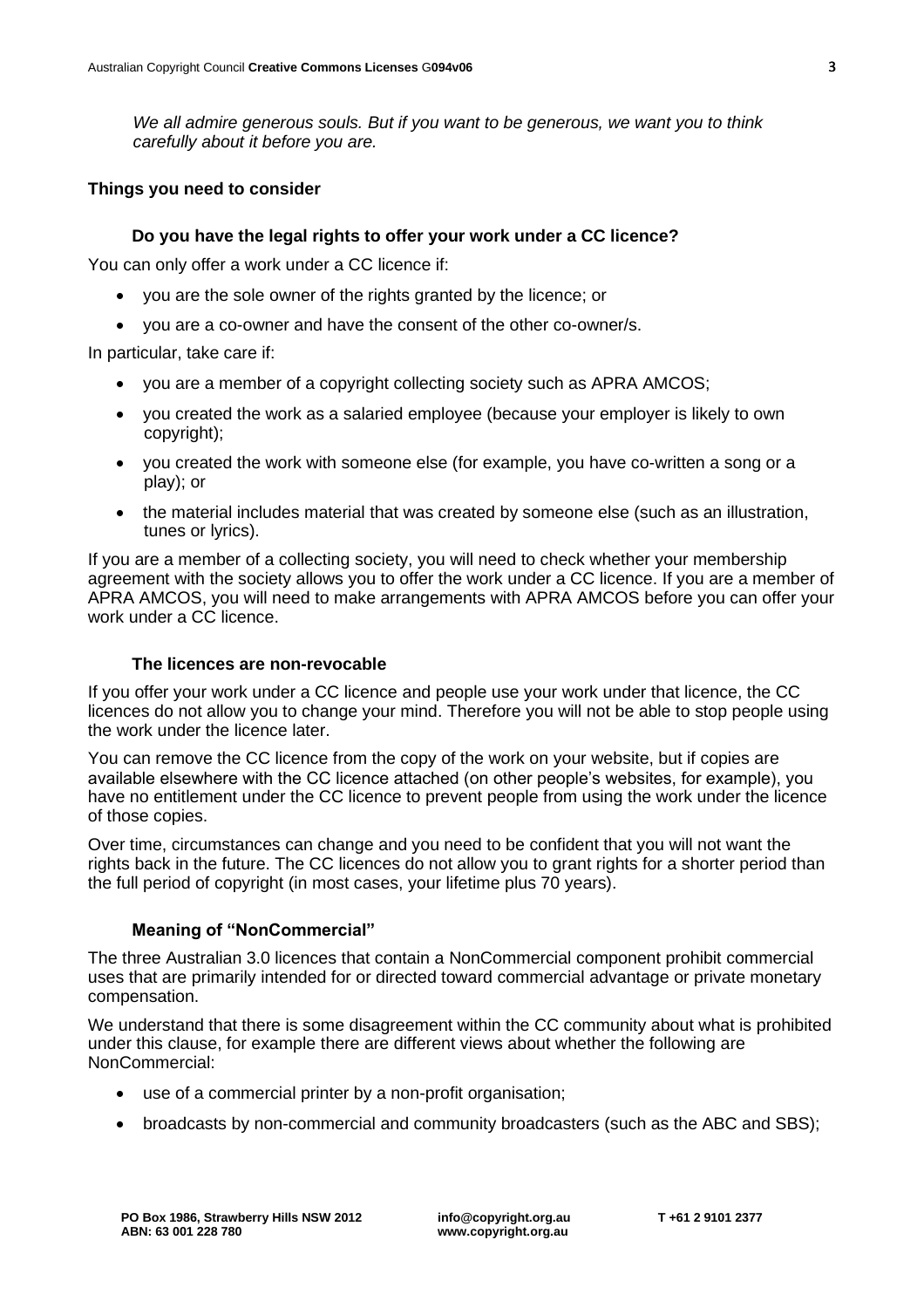- use by people on websites supported by advertising revenue (such as from Google ads); and
- use by non-profit organisations at events which have corporate sponsorship.

Should commercial entities be able to rely on a licence containing a NonCommercial component? It is not clear that the wording of the prohibition on commercial uses prevents commercial entities from doing so.

The fact that the wording prohibits only uses that are primarily intended for or directed toward commercial advantage or private monetary compensation raises the issue of whether or not commercial uses that are secondary or ancillary to carrying on a business or obtaining private monetary compensation will be excluded. For example, it isn't clear that the following – which might otherwise generate income for creators – are clearly prohibited under these licences:

- CC-licensed music played in department stores, bars and shopping centres;
- CC-licensed artwork and photographs used by businesses on their websites or in publications such as annual reports or corporate Christmas cards; and
- CC-licensed films screened in waiting rooms and by airlines.

# **No obligation to notify you about use of your work**

It can be important for creators to know where and how their material is being used – or whether it's being used at all. The CC licences, however, don't require people to let you know they are using your work.

If you put CC-licensed material onto a website for which you get usage data, you may be able to get relevant information from that. You could use a search engine to get information about the use of your work on the internet, but it will be difficult to get information about offline uses.

For example, if you license your work under a CC licence:

- for a film, you mightn't get any feedback on how often or where it is screened or televised;
- for a song, you mightn't get any information on whether or not it is broadcast or whether it's being played as a cover by bands at concerts or other gigs; and
- for things such as poems, photos, songs, articles or books, you may get no information on how many copies are being distributed or what sort of publications they are going into.

#### **Relationship with users**

Relationships with people who use your work may be useful for a range of reasons. For example, they can give you useful information on how your work is being used and what people think of your work, particularly when it is used offline. CC licences do not require users to let you know that they are using your work.

#### **Use by government**

Under the Copyright Act, there is a Statutory Government Licence pursuant to which governments are entitled to use most copyright material without permission, provided they pay fees for its use to copyright owners. The fees are distributed to copyright owners by copyright collecting societies such as Copyright Agency and Screenrights.

Applying a CC licence to your work excludes you from getting money that would otherwise be payable to you under the Statutory Government Licence scheme.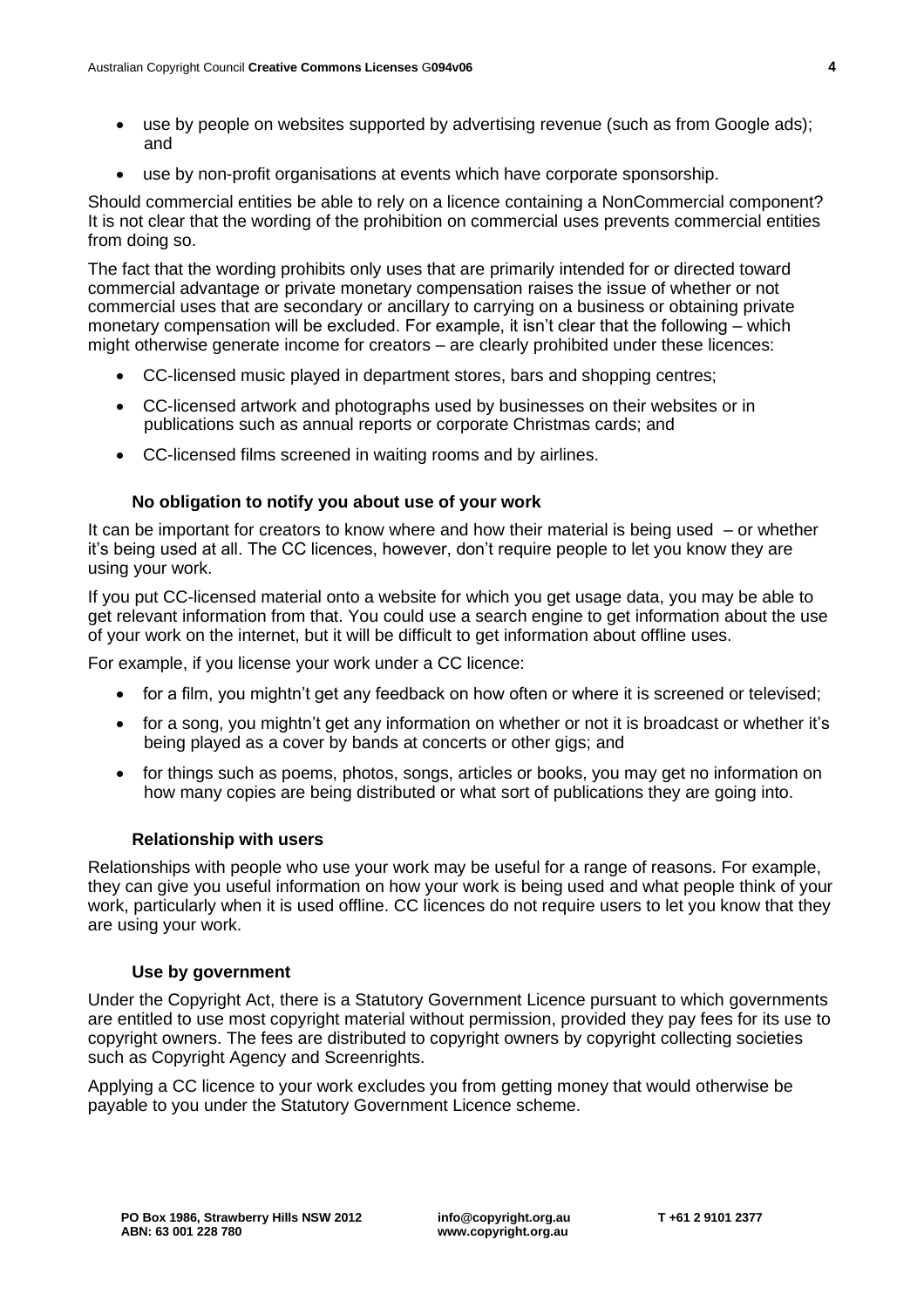## **Use by educational institutions**

All CC licences allow works to be used for educational purposes. As a result, teachers and students can freely copy and share a CC work without seeking the permission of the copyright owner.

Under the Copyright Act, educational institutions are in many cases allowed to use copyright material for educational purposes under a Statutory Education Licence, provided they pay copyright fees for its use to copyright owners. The fees are distributed to copyright owners by copyright collecting societies such as Copyright Agency and Screenrights. Uses include digitising, emailing, making available on intranets and photocopying.

Applying a CC licence to your work excludes you from getting money that would otherwise be payable to you under the Statutory Education Licence scheme.

## **CC licences are take it or leave it**

Each of the six CC licences is offered on a "take it or leave it" basis.

You can choose a licence that most closely matches your needs, which may be fine if the licence approximates your requirements. On other hand if, for example, you want to grant a licence for a limited period of time, or that is subject to a requirement for users to notify you, or that preserves your entitlement to fees for government and/or educational use, you should not use a CC licence.

## **Incorporating CC-licensed material into your own work**

Before you incorporate CC-licensed material into your own work, you need to check that the licence is suitable for your purposes.

For example, if the work you use has a ShareAlike component in the licence, you need to be sure that you are happy to license your work (incorporating the CC work) on the same terms. If you later change your mind, you may need to get a copyright clearance for the incorporated work.

CC licences do not include any express warranty that the licensor is legally entitled to offer the licence and in fact expressly exclude any warranty that the work is non-infringing. When obtaining a copyright clearance, on the other hand, it is common to seek a warranty from the person giving the clearance that they are legally entitled to do so and the licensed work does not infringe anyone else's copyright.

# **Links to information**

Useful links on the CC websites include the following:

- Creative Commons Australia [\(http://creativecommons.org.au\)](http://creativecommons.org.au/);
- Creative Commons (creativecommons.org)
- the Before Licensing page (wiki.creativecommons.org/Before Licensing); and
- the FAQ page (wiki.creativecommons.org/FAQ).

## **Common questions**

## *I've put my photo on the Flickr Commons with a CC-BY licence. I found a commercial website using my photo as its banner. Can I do anything about this?*

As long as the website attributes you correctly according to the terms of the attribution licence condition (CC-BY), there is little you can do to stop the website using your photo. If you want to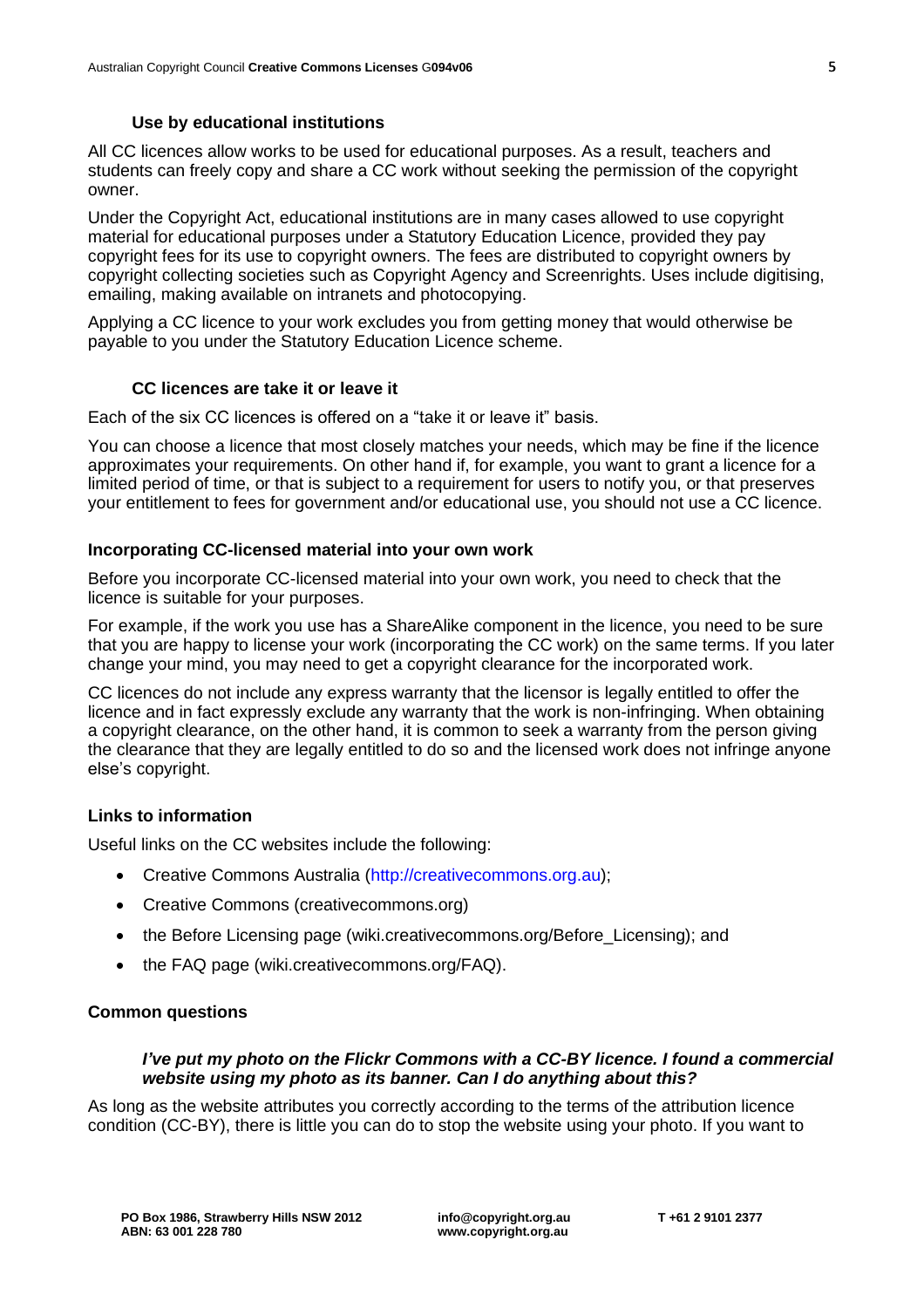prevent commercial use of your photos, consider placing a NonCommercial condition on the licence.

## *I want to use a song licensed (CC-BY-NC) in my school musical. Is there anything I need to do before using it?*

Providing you attribute the creator of the song, you can use the song without permission as your use is non-commercial (educational purpose) and you are abiding by the terms of the licence. You may wish to attribute the creator of the song in the program and on the website for the musical.

#### *I found a photo I took on the Flickr Commons with a creative commons licence on it. I didn't put it there – what can I do?*

If you didn't put the creative commons licence on the photo and it is being made available on Flickr, this is an infringement of copyright in the photo. You may wish to contact Flickr and the user who posted your photo and ask them to take it down. If your photo has been shared more widely than Flickr, you may wish to contact these websites as well.

## **Further information**

For further information about copyright, and about our other publications and seminar program, see our website – [www.copyright.org.au](http://www.copyright.org.au/)

If you meet our eligibility guidelines, a Copyright Council lawyer may be able to give you free preliminary legal advice about an issue that is not addressed in an information sheet. This service is primarily for professional creators and arts organisations but is also available to staff of educational institutions and libraries. For information about the service, see <http://www.copyright.org.au/legal-advice/>

## **Reproducing this information sheet**

Our information sheets are regularly updated - please check our website to ensure you are accessing the most current version. Should you wish to use this information sheet for any purpose other than your reference, please contact us for assistance.

## **About Us**

The Australian Copyright Council is an independent, non-profit organisation. Founded in 1968, we represent the peak bodies for professional artists and content creators working in Australia's creative industries and Australia's major copyright collecting societies.

We are advocates for the contribution of creators to Australia's culture and economy; the importance of copyright for the common good. We work to promote understanding of copyright law and its application, lobby for appropriate law reform and foster collaboration between content creators and consumers.

We provide easily accessible and affordable practical, user-friendly information, legal advice, education and forums on Australian copyright law for content creators and consumers.